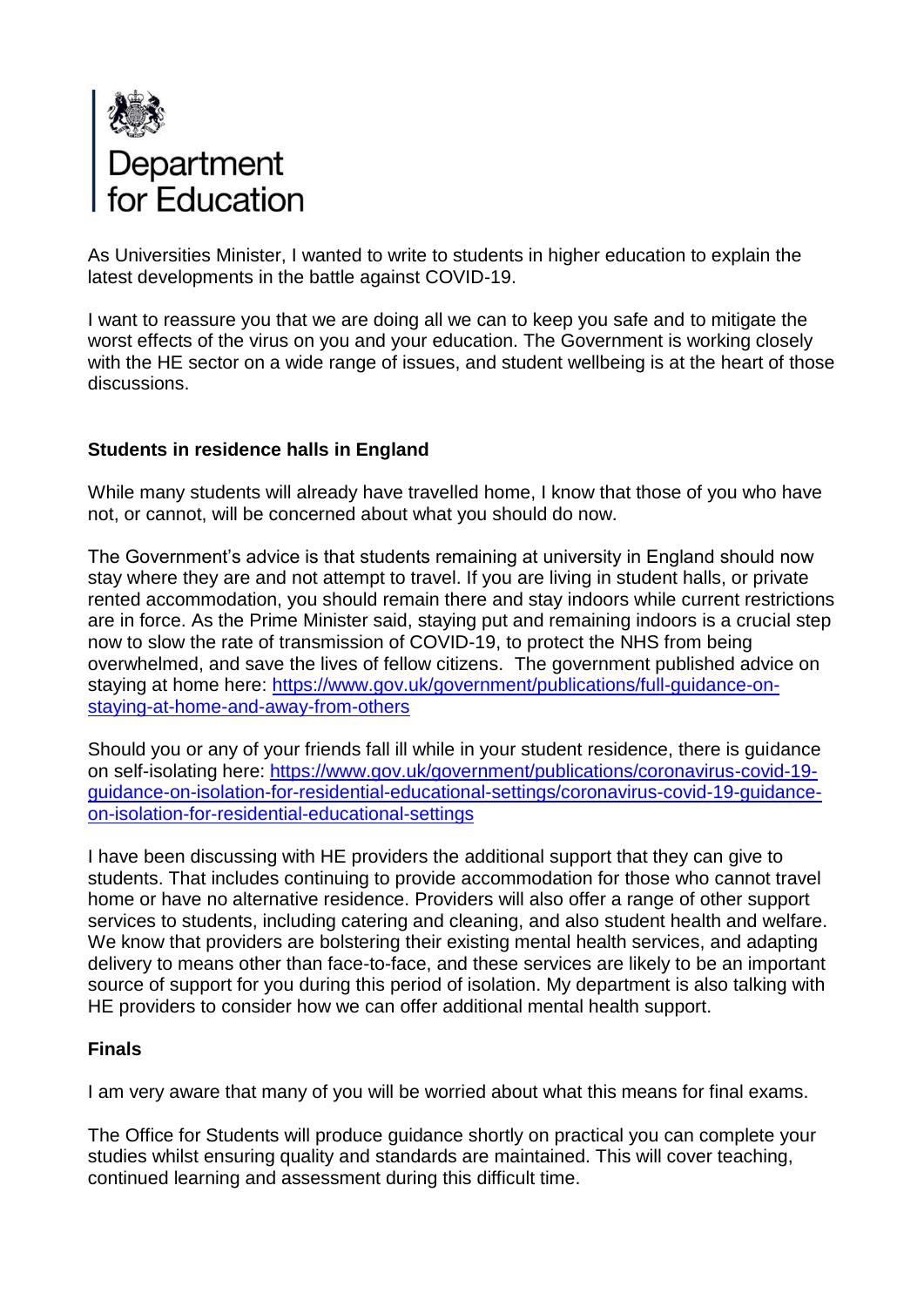It is important that providers support you and enable you to leave with qualifications that have real value and that reflects your hard work and allow you to progress. I can assure you that we are working closely with the Quality Assurance Agency for Higher Education (QAA) to ensure this happens.

### **Visas**

On Tuesday 24 March, the Home Office updated their visa guidance to provide greater certainty for international higher education students and staff in the UK currently unable to return home due to COVID-19. This covers three main issues: visa extensions, in-country visa switching and distance learning.

## *Visa extensions*

No individual who is in the UK legally, but whose visa is due to expire, or has already expired, and who cannot leave because of travel restrictions related to COVID-19, will be regarded as an overstayer, or suffer any detriment in the future. Anyone whose leave expired after the 24 January and who cannot leave the country because of travel restrictions or self-isolation will have their visas extended to 31 May

2020. Individuals must contact the Coronavirus Immigration Team email to advise of their

# *In-country visa switching*

situation – please see contact details further down.

Individuals (students or staff) who cannot leave the UK due to travel restrictions or selfisolation and wish to stay in the UK in the long-term would ordinarily need to apply for a visa from their home country. Where individuals would normally be required to return to their country of residence to apply for a visa in a different category, they'll now be able to apply from the UK to switch.

## *Distance learning*

Tier 4 students are not normally permitted to undertake distance learning courses. However, due to the current exceptional circumstances, the Home Office will not consider it a breach of sponsor duties to offer distance learning to existing Tier 4 students in the UK or who have chosen to return overseas but wish to continue their current studies. Sponsors do not need to withdraw sponsorship in these circumstances.

New international students who have been issued a Tier 4 visa but have been unable to travel to the UK are permitted to undertake distance learning and sponsorship does not need to be withdrawn.

New international students who have not yet applied for a visa but wish to commence a course by distance learning do not need to travel to the UK to do so and therefore do not require sponsorship under Tier 4.

## *Further information from the Home Office*

Full details covering the above visa issues above can be found at the following link: [www.gov.uk/guidance/coronavirus-covid-19-advice-for-uk-visa-applicants-and-temporary](http://www.gov.uk/guidance/coronavirus-covid-19-advice-for-uk-visa-applicants-and-temporary-uk-residents)[uk-residents](http://www.gov.uk/guidance/coronavirus-covid-19-advice-for-uk-visa-applicants-and-temporary-uk-residents)